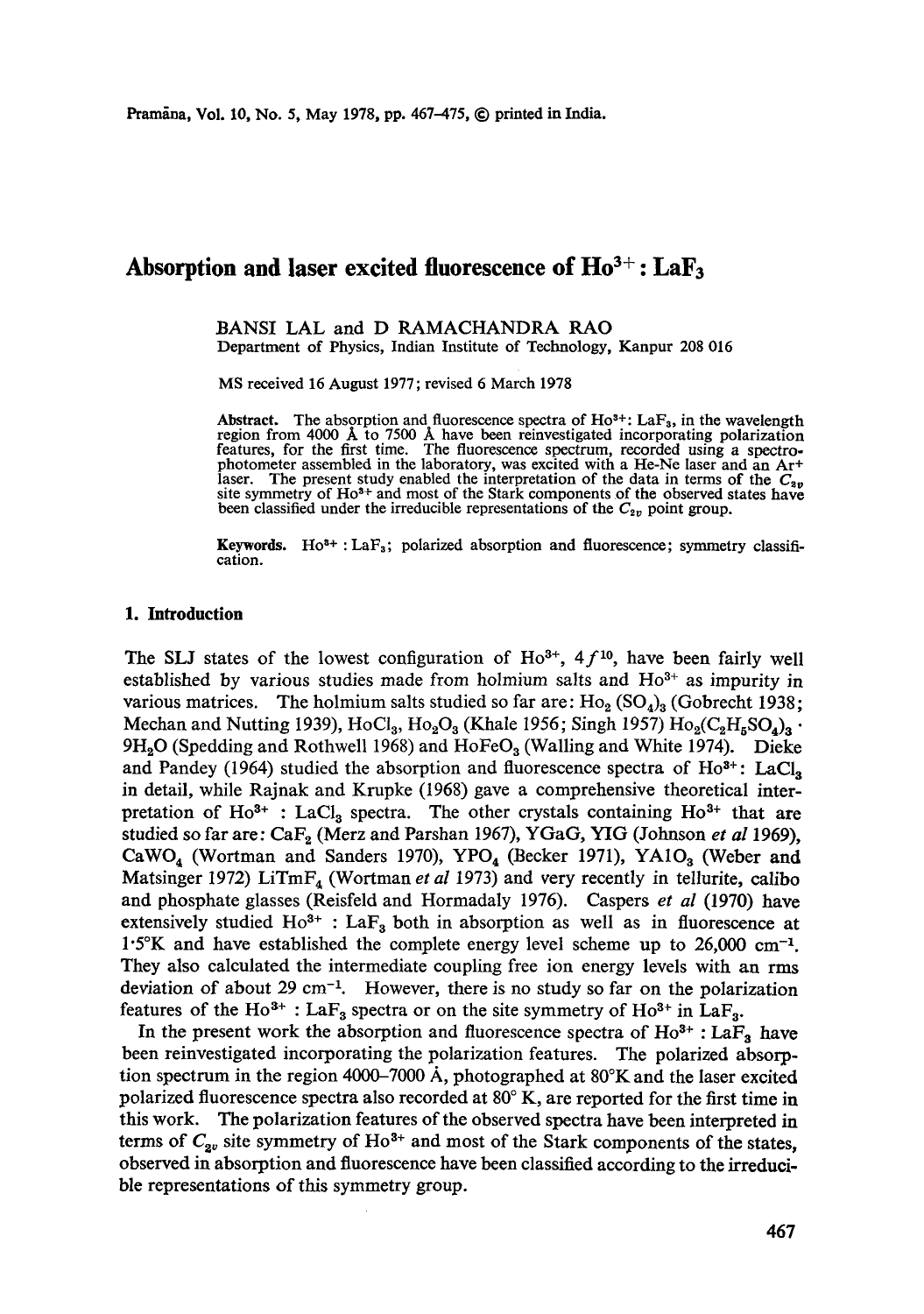## **2.** Ho<sup>3+</sup> site symmetry and selection rules

The crystal structure of La $F_3$  has not been established uniquely. Different experimental studies have indicated different crystal structures for this crystal. For example, the EPR measurements made on a number of rare-earth ions doped in  $LaF<sub>3</sub>$  (Baker and Rubins 1969) are consistent with a hexagonal and hexamolecular unit cell belonging to  $C_{6n}^3$  space group. These results are further substantiated by neutron scattering studies (Collete and Zelwer 1966). However, two more symmetric structures viz.  $D_{6h}^3$  and  $D_{3d}^4$  have been proposed on the basis of x-ray measurements (Mansman 1964). The Raman spectra (Bauman and Porto 1967) of  $LaF<sub>a</sub>$  could be interpreted assuming  $D_{3d}^4$ , structure but only small deviations from  $D_{6h}^3$  structure were observed. The polarization features of the optical spectra of  $Pr<sup>3+</sup>$ : LaF<sub>3</sub> (Wong *et al* 1963) and Eu<sup>3+</sup> : LaF<sub>3</sub> (Kumar *et al* 1977) could be explained on the basis of  $D_{6h}^3$  structure, indicating that  $D_{6h}^3$  structure is not far from reality. The present study is also compatible with  $D_{6h}^3$  structure.

The site symmetry of La ions is  $C_{2\nu}$  in  $D_{6h}^3$  space symmetry of LaF<sub>3</sub> and the unit cell is hexamolecular. The six La ions lie on two planes (La planes) forming equilateral triangles which are rotated by  $60^{\circ}$  with respect to each other with a separation of  $c/2$  between the planes. The crystal z-axis or  $c$ -axis is perpendicular to ionic c-axis. To derive the selection rules a co-ordinate system *XYZ* in which X and Z lie in a plane perpendicular to c-axis (Y-axis coinciding with c-axis) is used. The horizontal plane being a symmetry plane the X-axis and the Z-axis are indistinguishable. This degeneracy of  $X$  and  $Z$ -axes leads to ambiguity in the classification of various states in terms of  $C_{2v}$  irreducible representations. Specifically, it is not always possible to distinguish between  $A_1$  and  $B_1$  or between  $A_2$  and  $B_2$  ( $A_1$ ,  $A_2$ ,  $B_1$  and  $B_2$ are the irreducible representations of  $C_{2\nu}$  point group).

The seleetion rules for electric dipole transitions are given in table 1. The  $\sigma$ -transition refer to the electric vector perpendicular to  $c$ -axis (Y-axis) of the crystal and the  $\pi$ -transition refer to the electric vector parallel to the  $c$ -axis.

#### **3. Experimental details**

A single crystal of  $LaF<sub>3</sub>$  containing Ho<sup>3+</sup> as impurity purchased from the Optovac Co. (USA), was kindly loaned to us by Professor H P Broida of the University of California at Santa Barbara. The crystal  $(10 \text{ mm} \times 7 \text{ mm} \times 4 \text{ mm})$  is of very good optical quality and according to the manufacturer's specifications, the holmium concentration in the crystal is  $0.5\%$  and the c-axis is parallel to 4 mm side. This c-axis has been further checked by viewing the crystal under a polarization microscope. From the present fluorescence data, it is found that the  $LaF<sub>3</sub>$  crystal contains an unknown but small quantity  $( $0.1$  per cent) of praseodymium also.$ 

The absorption spectrum in the region 4000-7000 Å at  $80^\circ$  K has been photographed on a 3.4 m Jarrell-Ash plane grating (30,000 LPI) spectrograph at a dispersion of 2.5  $\text{\AA}/\text{mm}$ . A 750 watt tungsten (projector) lamp provided the continuum. The plates were measured on a Carl-Zeiss Model B Abbe eomparator.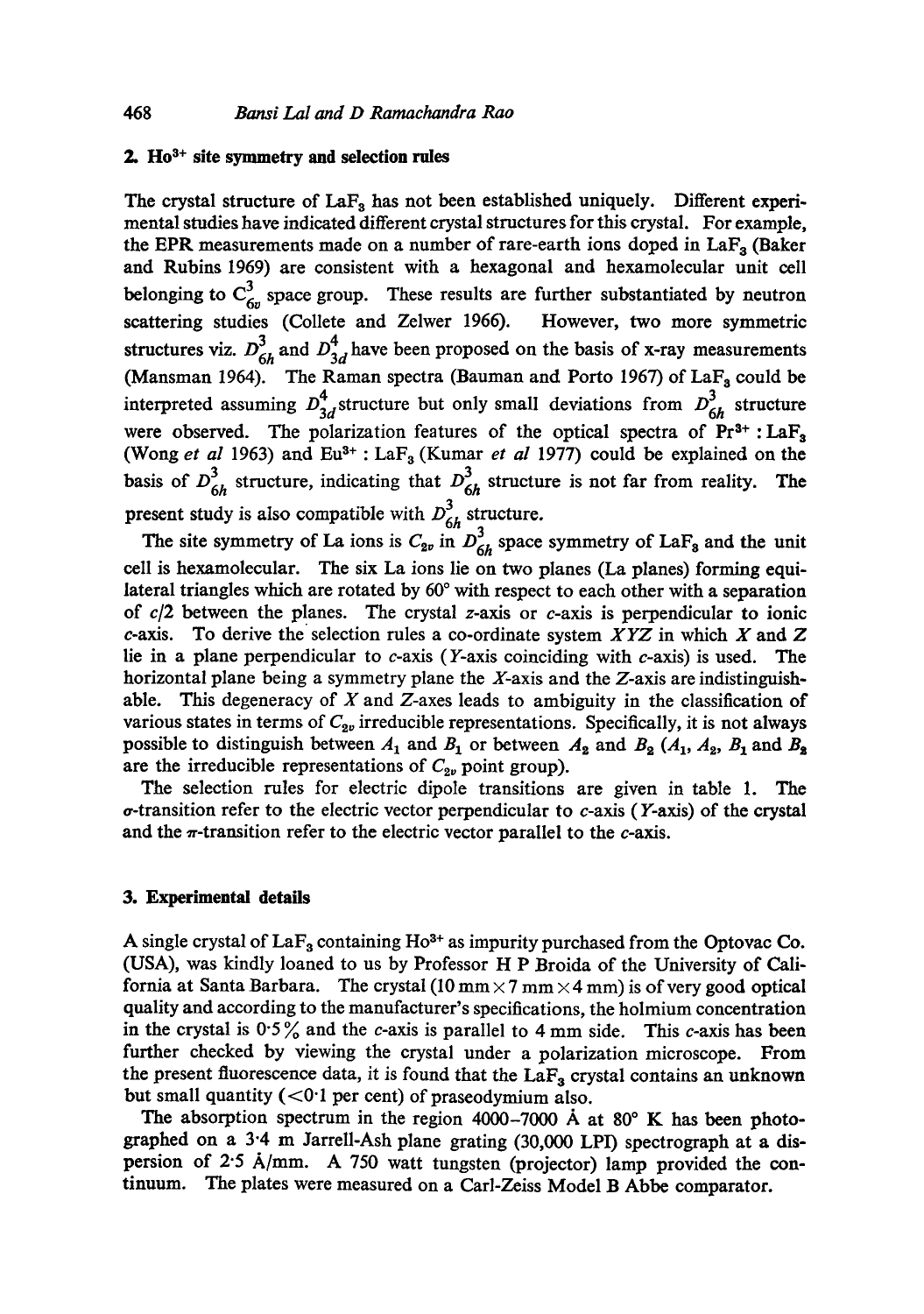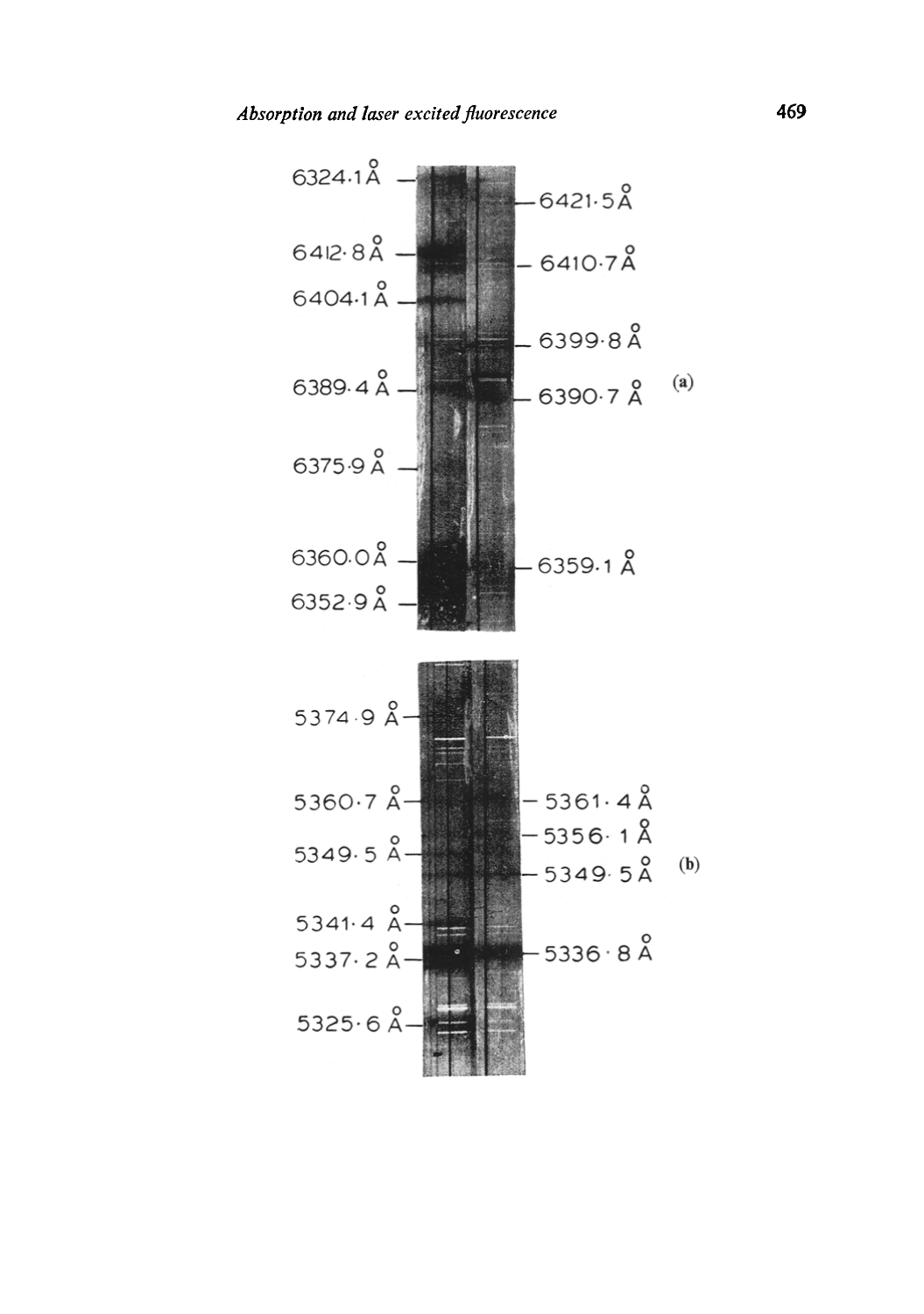



**Figure 1.** Ho<sup>3+</sup> in LaF<sub>3</sub>: Polarized absorption at 80 $^{\circ}$ K, (a) 6400 Å group (b) 5305 Å group (c) 4480 Å (d) 4135 Å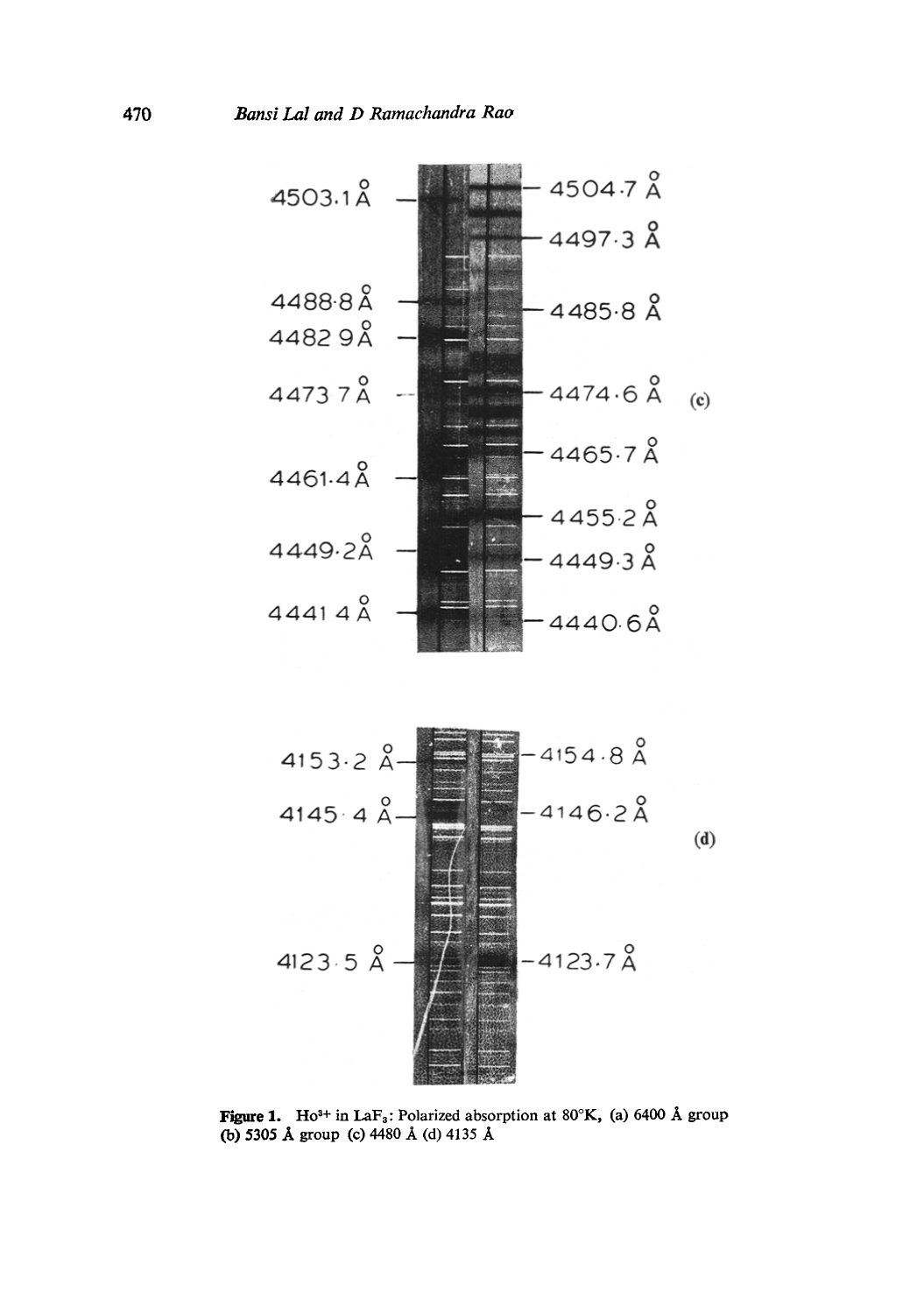A He-Ne laser and an Ar<sup>+</sup> laser (Spectra Physics USA, Model No. 165-03) were used to excite the fluorescence. The He-Ne laser has been fabricated in the laboratory. It consists of a 2m long plasma tube (4 mm dia) terminated at Brewster's windows. A dielectric coated spherical mirror (radius of curvature 2 m) and a dielectric coated half prism at Brewster's angle, form the laser cavity. A 5 kV, 100 mA unregulated power supply is used for exciting the plasma tube.

The He-Ne laser excited fluorescence spectrum has been photographed on a 3-prism glass spectrograph (Carl-Zeiss) fitted with 27 cm camera. The  $Ar<sup>+</sup>$  laser excited fluorescence has been recorded using a spectrophotometer assembled in the laboratory (Rao *et al* 1976). The dispersion on the recorder chart paper of the spectrophotometer is variable between 5 Å/mm to 1.0 Å/mm and the wavelengths measured, are accurate to  $+1.5~\text{\AA}$ . A demountable cold finger liquid nitrogen dewar was used for low temperature work. The minimum temperature to which the crystal mounted in the dewar, could be cooled is about  $80^\circ$  K. A Glan-Thomson polarizer was used to study the polarization features of the absorption and fluorescence spectra.

## **4. Absorption spectrum**

The absorption spectrum photographed at  $80^{\circ}$ K in the range 4000-7000 Å consists of four groups of lines around  $4135\text{\AA}$ ,  $4480\text{\AA}$ ,  $5305\text{\AA}$  and  $6400\text{\AA}$  (figure 1). All the absorption lines are completely polarized. By comparison with the absorption data reported by Caspers *et al* (1970) all the lines in 4135A and 5305A groups are easily identified as due to electric dipole transitions  ${}^5I_8(Z) - {}^5G_5(J)$  and  ${}^5I_8(Z) - {}^5F_4(E)$ ,  ${}^5S_2(E^{\circ})$ , respectively. When such comparison is made for 6400A group, it is found that though most of the lines of this group are also due to electric dipole transitions  ${}^{5}I_{8}(Z) - {}^{5}F_{5}(D)$ , six additional lines observed on the higher energy side of the main absorption lines could not be assigned. These additional lines are tentatively assigned to be from vibronic transitions. Most of the lines of the remaining absorption group around 4480 Å are identified as due to electric dipole transition  ${}^5I_8(Z) - {}^5G_6(I)$ . However, it is not possible to assign any transitions to some ten lines observed on the low energy side of the  $^{5}I_{8}(Z)$ - $^{5}G_{6}(I)$  absorption group.

## **5. Fluorescence spectrum**

The fluorescence spectrum has been recorded at  $80^{\circ}$ K in the wavelength region 4500-7600 Å, using 6328 Å laser line of the He-Ne laser and various laser lines of the  $Ar^+$ laser as excitations. The fluorescence excited by  $6328\text{\AA}$  laser line is identified to correspond to the electric dipole transition  ${}^5F_5(D) - {}^5I_3(Z)$  while the states  ${}^5F_3(F)$ ,  ${}^5F_4(E)$ ,  ${}^5S_2(E^\circ)$  and  ${}^5F_5(D)$  are found to fluoresce when excited by Ar+ laser. The various transitions (figure 2) involved in fluorescence are:

$$
(^{5}F_3, {}^{5}F_4, {}^{5}S_2, {}^{5}F_5) \longrightarrow {}^{5}I_8
$$
 and

$$
({}^{5}F_3, {}^{5}F_4, {}^{5}S_2) \qquad - \qquad \qquad {}^{5}I_7.
$$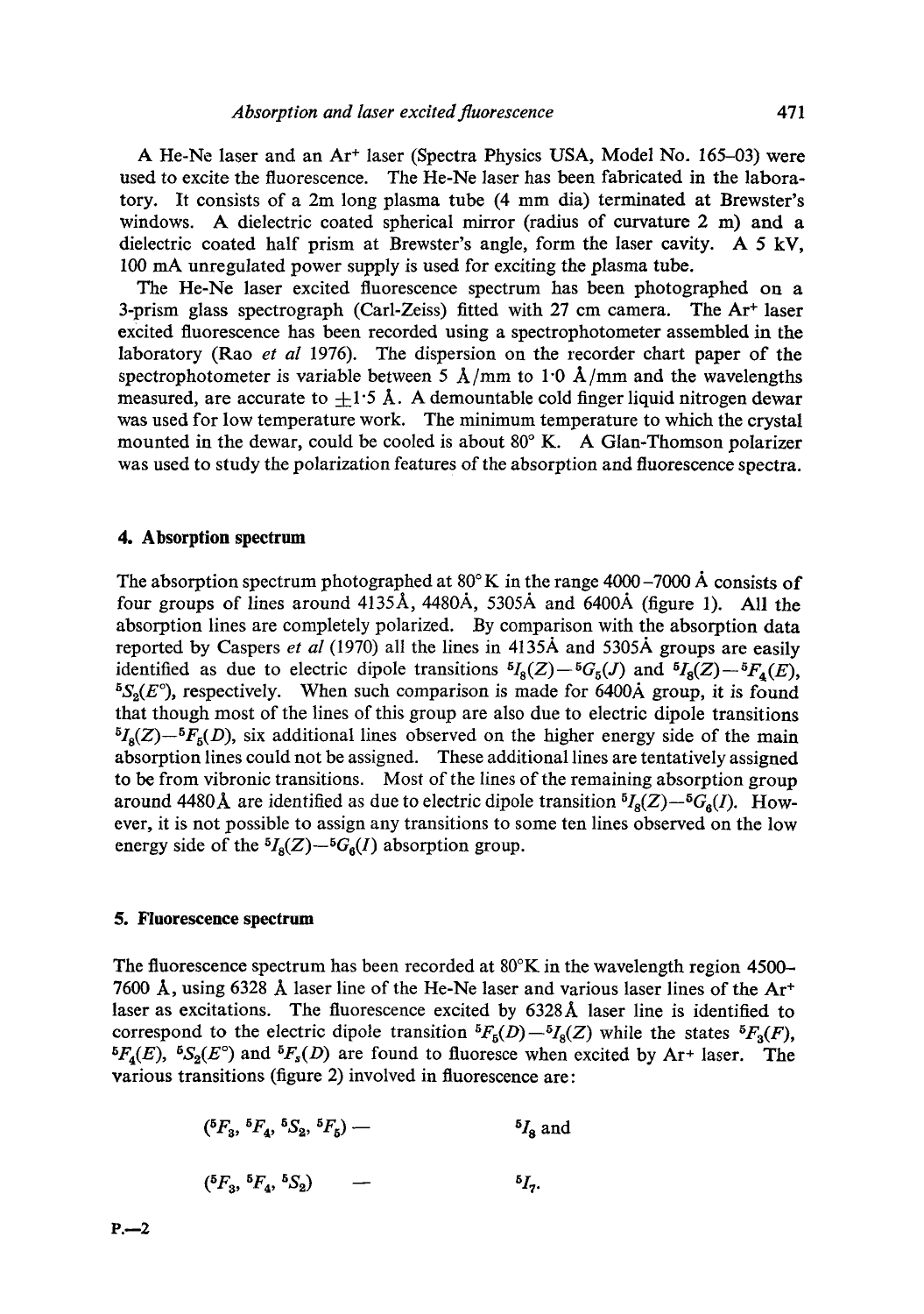#### **472** *Bansi Lal and D Ramachandra Rao*

Out of these transitions, the transitions  ${}^5F_3-{}^5I_8$  and  $({}^5F_4, {}^5S_2) - {}^5I_7$  have been observed **for the first time in fluorescence while in the remaining transitions, more number of lines have been observed in the present study than reported by Caspers** *et al* **(1970). Most of the fluorescence lines are completely polarized and the rest of the partially polarized lines could be explained as due to overlapping transitions. The two fluorescence groups observed for the first time in the present study, are shown in figure 3.** 

Among the various wavelengths of Ar<sup>+</sup> laser used for exciting the fluorescence, **4658 A. laser line coincides with the transition from the lowest Stark component of the** 



**Figure 2.** Partial energy level diagram of  $Ho^{3+}$ :  $LaF_3$  showing the observed fluore**scence transitions** 

ground state to  ${}^3K_8$  state. The excitations due to other wavelengths could be phonon **assisted processes. However, from the present studies it is not possible to pinpoint the actual processes responsible for exciting the ions.** 

#### **6. Classification of the Stark components**

**The transitions corresponding to the various lines observed in the absorption spectrum are identified from the absorption data given by Caspers** *et al* **(1970). Further, the**  Stark components are classified under the irreducible representations of  $C_{2v}$  point **group using the polarization features of the absorption spectrum and the selection rules given in table 1. Also, the analysis of the fluorescence spectrum has been used to confirm the assignment made for some of the Stark components from the absorption, data, while it could suggest new assignments where absorption data were insufficient in the classification of the Stark components. The latter is true, particularly, for the** 

**Table 1. Selection rules for electric dipole transitions at rare-earth ion site in LaFs** 

| A <sub>1</sub>     | В,    | A <sub>1</sub> | в. |
|--------------------|-------|----------------|----|
|                    | σ     |                | π  |
| σ                  | σ     | π              |    |
|                    | $\pi$ | σ              |    |
| $\boldsymbol{\pi}$ |       | σ              |    |
|                    |       |                |    |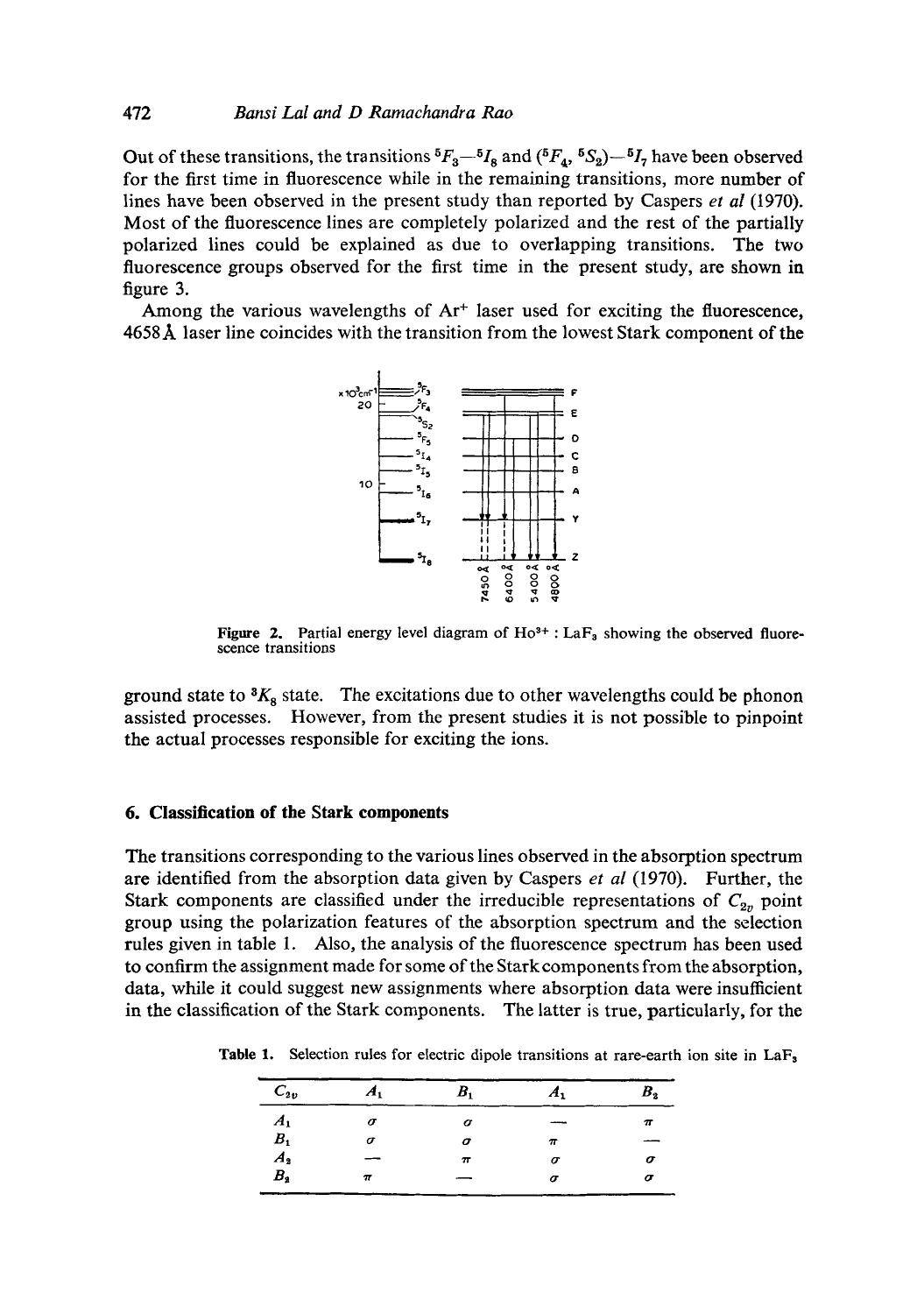

Figure 3. Ar<sup>+</sup> laser excited fluorescence of Ho<sup>++</sup>: LaF<sub>3</sub> at 80°K (a) 4800 Å group (b) 7450 Å group.

ground state, because its higher Stark components cannot be observed in absorption. To classify the various Stark components, the following procedure is followed. As the absorption is observed only from the lowest three components,  $Z_1, Z_2, Z_3$  of the ground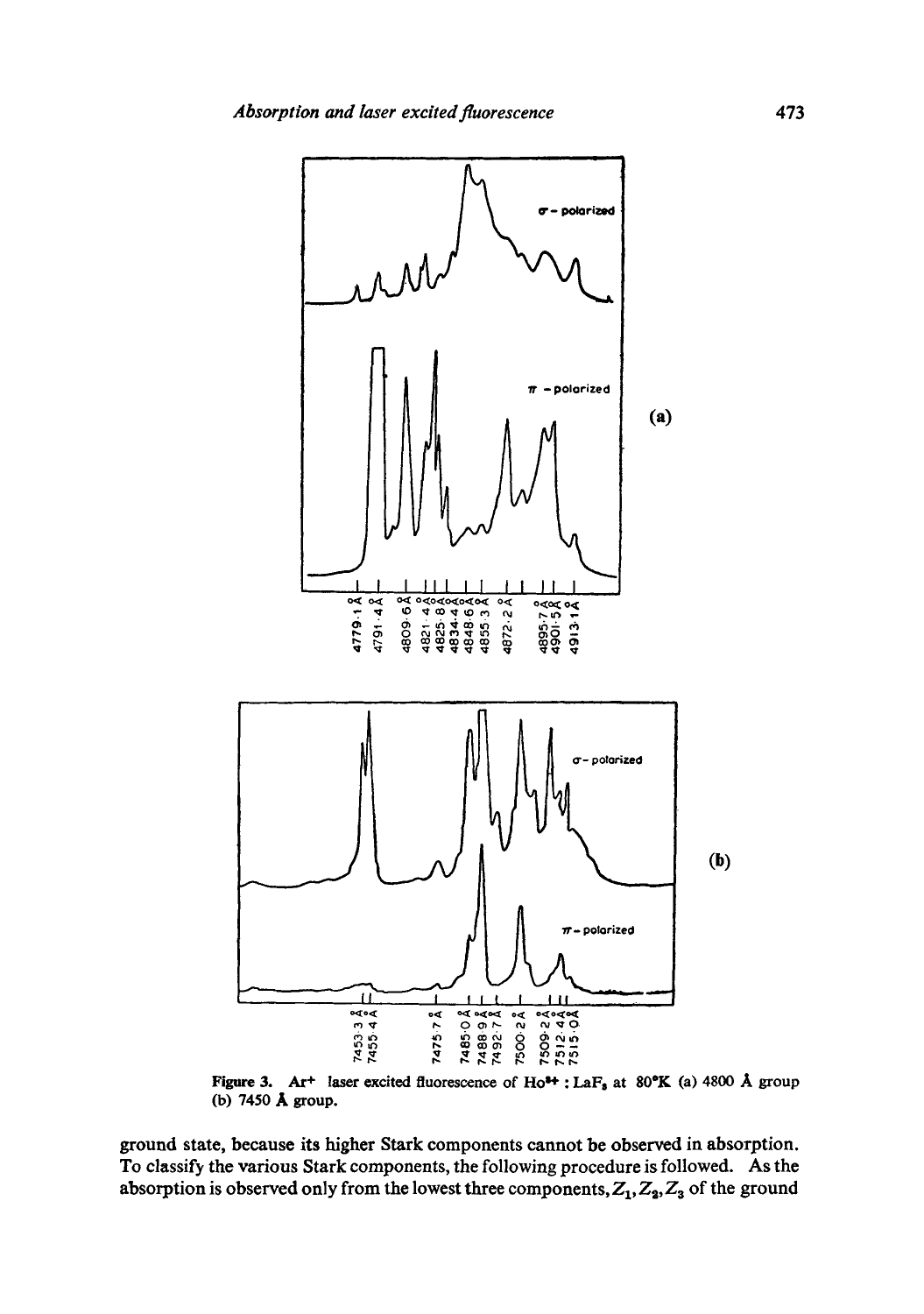state,  ${}^{5}I_{8}$ , only these along with the involved stark components of excited states are classified with the help of the absorption data. If the fluorescence included any states where absorption data are analysed, the analysis of these fluorescence groups is considered first either to confirm the assignments made or to make assignment for the unclassified Stark components. Thus, the higher Stark components of  $^{5}I_{8}$ , are classified with the help of fluorescence terminating in them. The states not observed in absorption but in fluorescence only are analysed at the end.

| SLJ<br>state      | <b>Stark</b><br>component                                                                                                                                                                                  | <b>Species</b><br>(under $C_{2v}$ )                                                                                                                                                                                                      | <b>SLJ</b><br>state | <b>Stark</b><br>component                                                                                                                                                                                         | Species<br>(under $C_{2v}$ )                                                                                                                                                                                         |
|-------------------|------------------------------------------------------------------------------------------------------------------------------------------------------------------------------------------------------------|------------------------------------------------------------------------------------------------------------------------------------------------------------------------------------------------------------------------------------------|---------------------|-------------------------------------------------------------------------------------------------------------------------------------------------------------------------------------------------------------------|----------------------------------------------------------------------------------------------------------------------------------------------------------------------------------------------------------------------|
| ${}^5G_5$         | ${\bf J_1}$<br>$\mathbf{J}_2$<br>$J_3$<br>$J_4$<br>$J_5$<br>$J_6$<br>$J_7^6$<br>$J_8^7$<br>$J_9$<br>$J_{10}$<br>$\mathbf{J}_{11}$                                                                          | $A_2B_2$<br>$\mathbf{B}_1$<br>$\mathbf{A}_2 \mathbf{B}_2$<br>$A_{1}$<br>$\overline{\mathbf{A}_2 \mathbf{B}_2}$<br>$\overline{\mathbf{A}_2 \mathbf{B}_2}$<br>$A_2B_2$<br>$\mathbf{A}_2\mathbf{B}_2$<br>$A_{1}$<br>$B_1$<br>$\mathbf{B}_1$ | <sup>5</sup> F,     | $\mathbf{D_{1}}$<br>$\mathbf{D_2}$<br>$\mathbf{D}_3$<br>$\overline{\mathbf{D}_4}$<br>$\mathbf{D_{5}}$<br>$\mathbf{D}_6$<br>D,<br>$\mathbf{D}_\mathbf{s}$<br>$\mathbf{D}_9$<br>$\mathbf{\bar{D}_{10}}$<br>$D_{11}$ | $A_{1}$<br>$B_1$<br>$\overline{A_2B_2}$<br>$\mathbf{A}_2\mathbf{B}_2$<br>$A_2B_2$<br>$A_2B_2$<br>$\overset{\textbf{B}_1}{\mathbf{A}_2\mathbf{B}_2}$<br>$A_{1}$<br>$\overset{\textbf{B}_1}{\mathbf{A}_2\mathbf{B}_2}$ |
| ${}^5G_6$         | $I_{1}$<br>$\overline{I_2}$<br>$\mathbf{I}_3$<br>$\mathbf{I}_4$<br>Ţ,<br>$\overline{1}$<br>$\mathbf{I}_3$<br>$\overline{\mathbf{I}}_0$<br>$\mathbf{I}_{10}$<br>$I_{11}$<br>$I_{12}$<br>$\mathbf{I}_{13}^-$ | $A_2B_2$<br>$A_{1}$<br>$A_2B_2$<br>$\overline{\mathbf{A}_2 \mathbf{B}_3}$<br>$A_2B_2$<br>$B_1$<br>$\overline{A_1}$<br>$\mathbf{B}_1$<br>$A_1$<br>$A_1$ <sub>2</sub> $B_2$<br>$\mathbf{A}_2 \mathbf{B}_2$                                 | ч,                  | $\mathbf{Y_{1}}$<br>$\mathbf{Y}_2$<br>Y,<br>$\overline{Y}_6^*$<br><b>Address</b><br>Address<br>Andress<br>Andress                                                                                                 | $\overline{\mathbf{A}_2 \mathbf{B}_2}$<br>$A_1B_2$<br>$\overline{\mathbf{A}_1 \mathbf{B}_1}$<br>$\mathbf{A}_1 \mathbf{B}_1$                                                                                          |
| $\rm ^{6}F_3$     | $F_1$<br>${\bf F_2}$<br>$F_{\rm s}$<br>$F_6$<br>$\mathbf{F}_\bullet$<br>F,                                                                                                                                 | $A_2B_2$<br>$A_2B_2$<br>$A_1B_1$<br>$\overline{A_2B_2}$<br>$\mathbf{A}_1 \mathbf{B}_1$<br>$\overline{A_2B_2}$<br>$\mathbf{A}_1 \mathbf{B}_1$                                                                                             | $\mathfrak{sl}_8$   | $Z_{1}$                                                                                                                                                                                                           | $\overset{\mathbf{B_2}}{\mathbf{A_1}} \overset{\mathbf{B_1}}{\mathbf{B_1}}$<br>$\mathbf{A}_1 \mathbf{B}_1$<br>$\overrightarrow{B_2}$ <sub>2</sub> $\overrightarrow{B_3}$<br>$\mathbf{A}_1 \mathbf{B}_1$              |
| $\,^5\!\rm F_{4}$ | $\mathbf{E_{1}}$<br>$\mathbf{E}_{2}$<br>$\mathbf{E}_3$<br>$\mathbf{E}_i$<br>$\mathbf{E}_5$<br>$\mathbf{E}_{\mathbf{s}}$<br>E,<br>$E_{\rm s}$<br>$\mathbf{E}_\mathrm{p}$                                    | $A_1B_1$<br>$A_1$<br>$\tilde{A_2B_2}$<br>$\mathbf{A}_1 \mathbf{B}_1$<br>$\overline{A_2B_2}$<br>$\mathbf{A}_2\mathbf{B}_2$<br>$A_1B_1$<br>$A_{1}$<br>$\mathbf{A}_2 \mathbf{B}_2$                                                          |                     |                                                                                                                                                                                                                   | $A_1B_1$<br>$A_1B_1$<br>$\mathbf{A}_2 \mathbf{B}_2$<br>$A_1B_1$<br>$A_2B_2$<br>$A_1B_1$<br>$A_2B_2$<br>$\Lambda_1 B_1$<br>$A_2B_2$                                                                                   |
| 5S <sub>2</sub>   | $E_1^{\circ}$<br>$\overline{E}_2^1$<br>$\overline{E}_3^2$<br>$\overline{E}_4^3$<br>$\overline{E}_5^4$                                                                                                      | $A_2B_2$<br>$\mathbf{A_{1}}$<br>$\mathbf{A}_1$<br>$\mathbf{A}_2 \mathbf{B}_2$<br>$\mathbf{B}_1$                                                                                                                                          |                     |                                                                                                                                                                                                                   | $A_1B_1$<br>$\overline{A_2B_2}$                                                                                                                                                                                      |

**Table 2.** Classification of the Stark components of various states of  $Ho^{3+}$ : La $F_3$